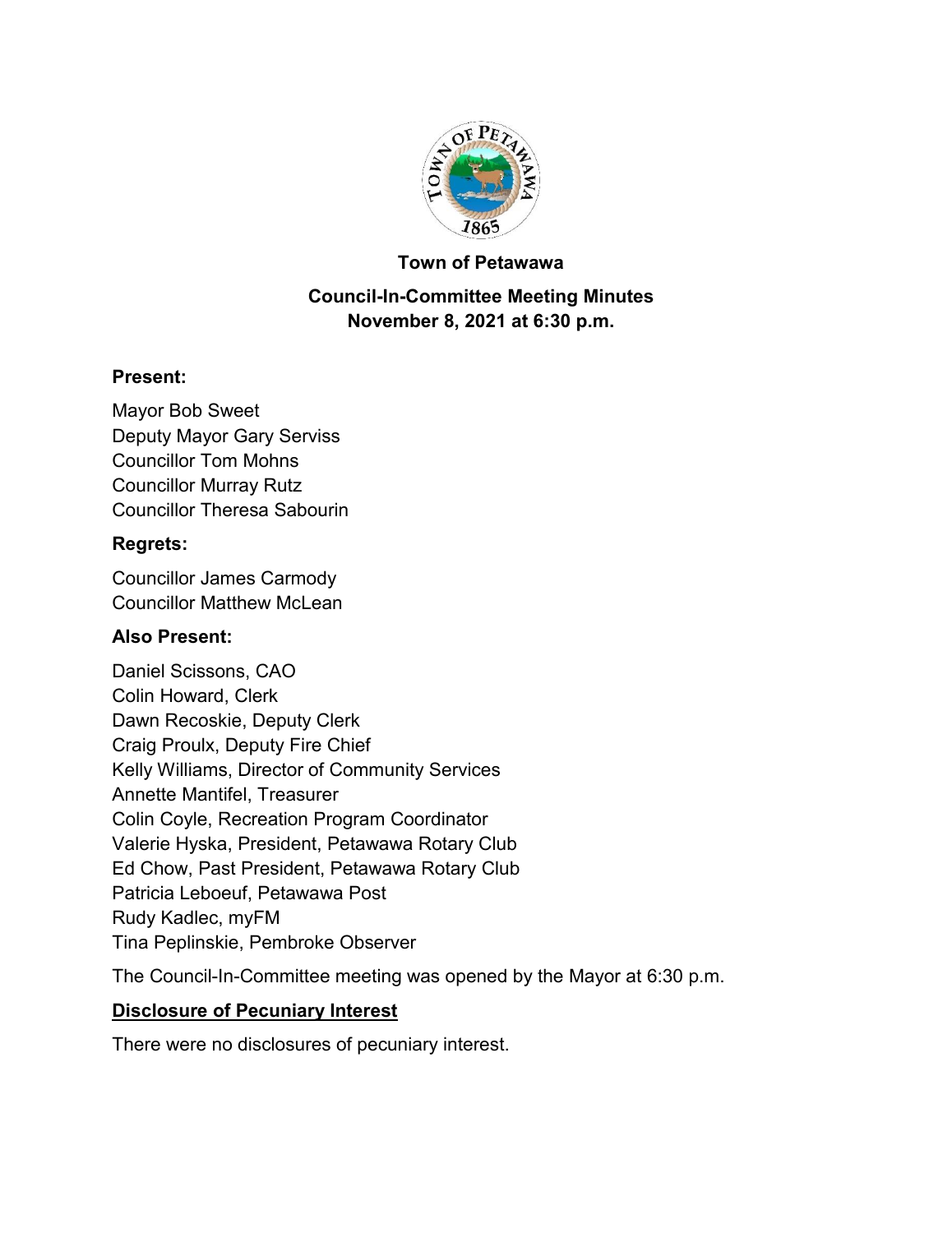## **Presentations**

1. Petawawa Remembrance Day Honour Our Veterans Banner Program – Valerie Hyska, President and Ed Chow, Past President, Petawawa Rotary Club

Valerie Hyska presented the proposed Honour Our Veterans Banner Program in cooperation with The Royal Canadian Legion Branch 517 and Garrison Petawawa in hope of gaining support from the Town of Petawawa for this program. Ms. Hyska reported that the Banner Program would be an ongoing annual event to recognize all past and present military units that once operated or are presently operating on Garrison Petawawa.

Ms. Hyska highlighted the sponsorship opportunities for this program and how the banners will be funded through direct sponsorship of the individual unit banners at a cost of \$150.00 to \$200.00. Ms. Hyska reported the plan would be to have the banners displayed on lamp posts in Petawawa between October and mid-November of each year starting in 2022. Ms. Hyska reported the annual cost to the Town to remove and install the banners each year would be approximately \$4,500.00.

Once the program is in place the Rotary Club would appreciate having the "Honour Our Veterans Banner Program" icon on the Town's website for residents to click and then be directed to a separate website to connect to the sponsorship program and unit history.

Mayor Sweet, on behalf on Council, thanked Valerie Hyska and Ed Chow for their presentation.

## **Move by Murray Rutz**

# **Seconded by Theresa Sabourin**

That Council supports the Honour Our Veterans Banner Program and the plan to launch the initiative in the fall of 2022.

#### **Carried**

Staff was directed to draft a policy governing future commemorative banner installation requests.

#### **Fire Department**

1. Activity Report – October 2021

Deputy Fire Chief Craig Proulx provided an overview of the report. Deputy Chief Proulx reported two motor vehicle collision calls, one fire call, one carbon monoxide call, one call for smell of smoke in building, one call for a propane leak, one call for a gas leak, one call for an oven fire, one hydro pole fire, and four fire alarm calls for the month of October. Deputy Chief Proulx highlighted the monthly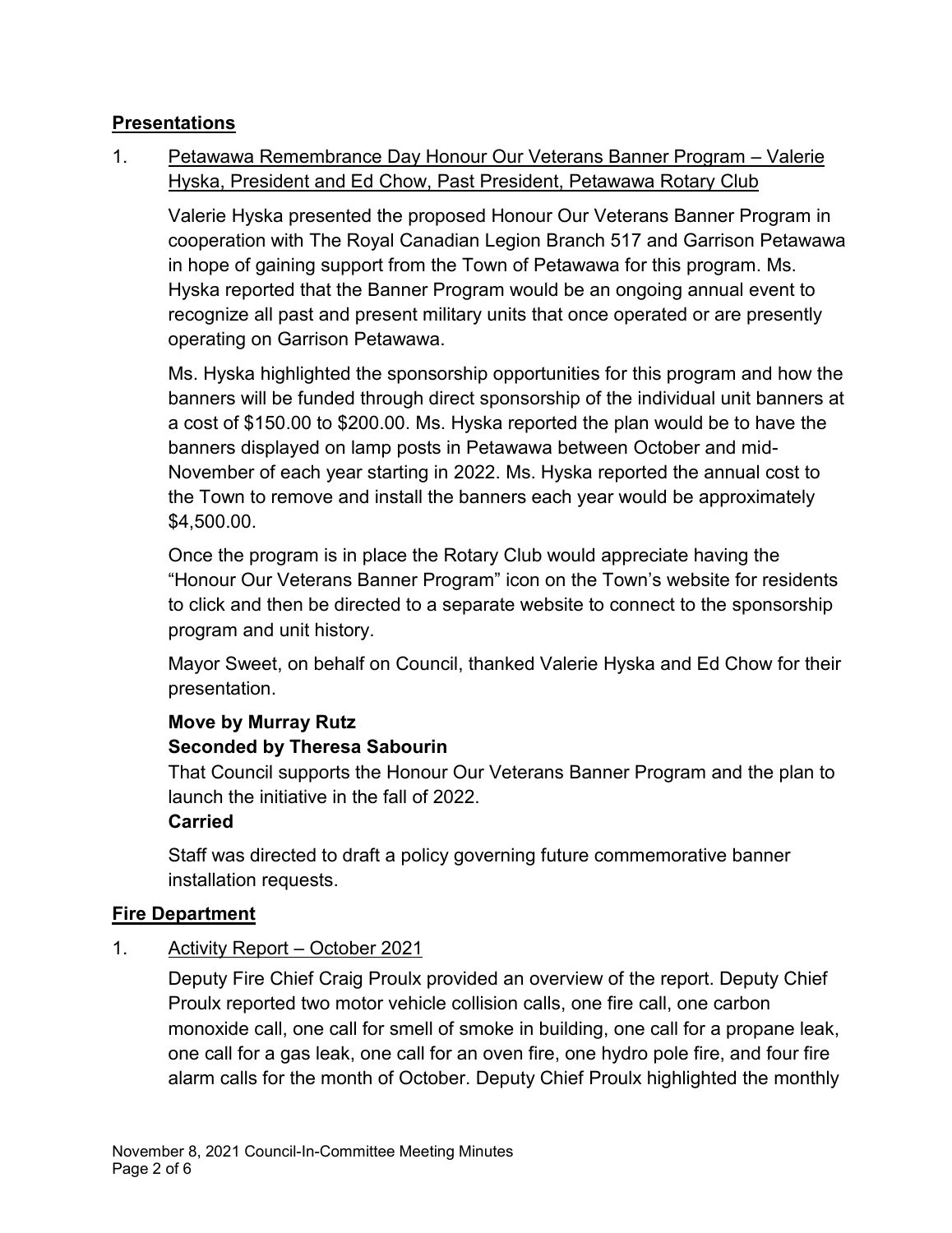platoon training which focused on firefighter survival and Rapid Intervention Team (RIT) roles and responsibilities.

**Moved by Gary Serviss Seconded by Tom Mohns**

That the Fire Department activity report for October be accepted as information. **Carried**

# 2. Fire Protection Budget Report

Received for information.

# 3. 2022 Fire Department Draft Budget

Deputy Chief Proulx provided an overview of the draft 2022 budget for the Fire Department.

# **Moved by Murray Rutz Seconded by Theresa Sabourin**

That the draft 2022 Fire Department budget be received for information and brought forward for further discussion at the 2022 Budget Workshop on January 13, 2022.

**Carried**

# **Community Services**

# 1. Activity Report – October 2021

Kelly Williams, Director of Community Services, provided an overview of the monthly report. Mr. Williams reported on the various services, programs and rental activities realized over the month. Mr. Williams reported on the proposed evening Santa Claus parade planned for December 4, 2021 as well as the revised New Year's Eve events. Council supported both events moving forward.

# **Moved by Gary Serviss Seconded by Murray Rutz**

That the Community Services monthly report for October be accepted as information.

## **Carried**

# 2. Water and Dirt Festival – August 4 – 14, 2022 – Kelly Williams, Director of Community Services and Colin Coyle, Recreation Program Coordinator

Colin Coyle presented an overview of the Water and Dirt Festival scheduled for August 2022. Mr. Coyle highlighted the history of the past tourism events that have been held in Petawawa, Pembroke, Laurentian Valley, and North Algona Wilberforce. The four municipalities will collaborate and host different events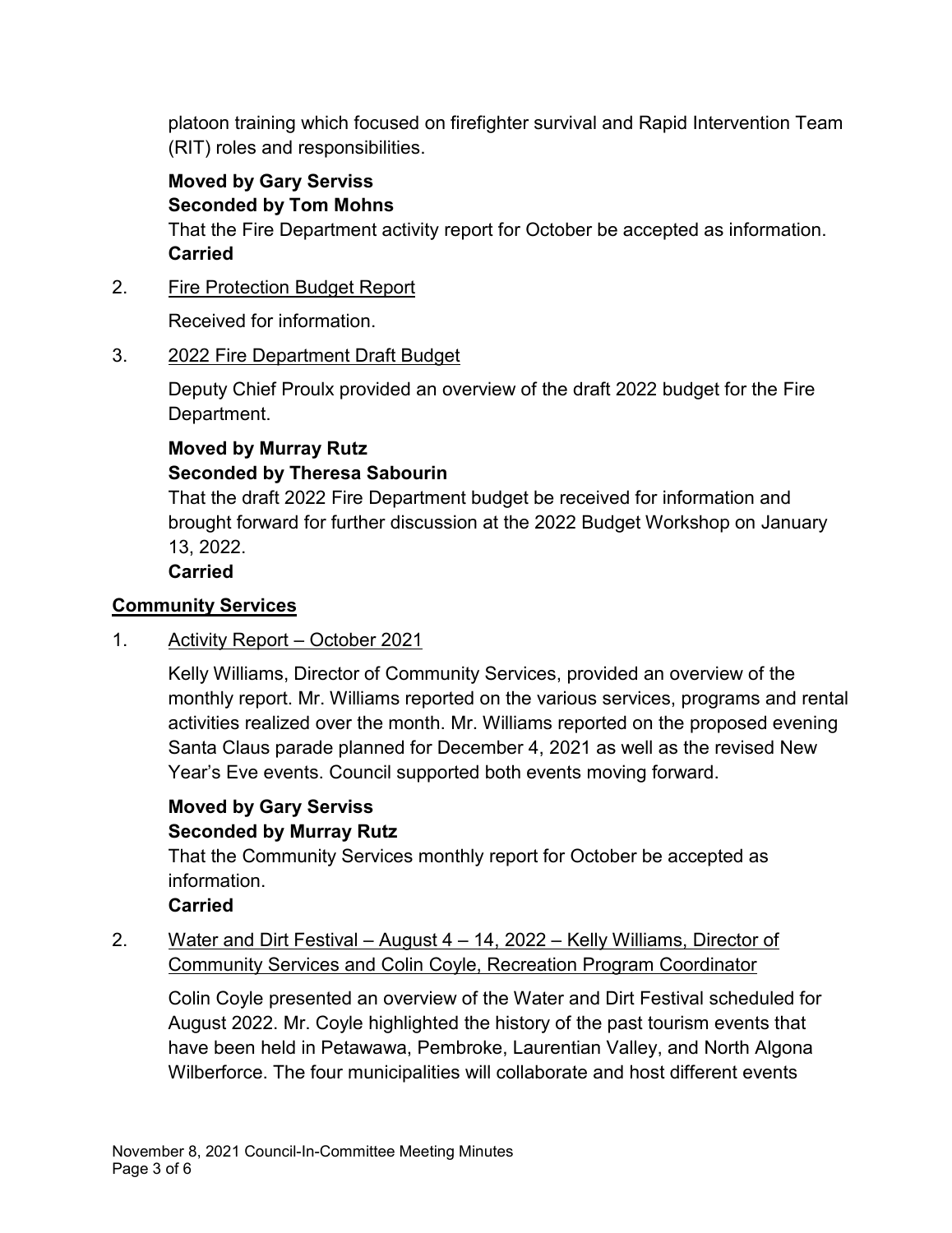during the festival to showcase each municipality, attract new tourists to the area, and in-turn support local businesses with economic spinoffs.

The presentation was received for information.

## 3. CS-10-2021 – Proposed Renaming of Indian Diamond Park

Kelly Williams provided an overview of the report. Mr. Williams reported that staff have completed a cursory review of many of the specifics involved in the renaming of the park. Mr. Williams reported that it is clear the Province of Ontario is committed to reconciling relationships with Indigenous Peoples. Mr. Williams also reported that the Ontario Human Rights Commission has requested all Ontario municipalities comply with recently established legal precedence requiring the removal of Indigenous themed mascots, symbols, names and images from municipal facilities.

# **Moved by Murray Rutz Seconded by Theresa Sabourin**

That Council authorizes staff to proceed with a renaming project for Indian Diamond Park located at 1064 Victoria Street. **Carried**

4. Community Services Budget Report

Received for information.

5. 2022 Community Services Draft Budget

Kelly Williams provided an overview of the draft 2022 budget for Community Services.

#### **Moved by Gary Serviss Seconded by Murray Rutz**

That the draft 2022 Community Services budget be received for information and brought forward for further discussion at the 2022 Budget Workshop on January 13, 2022.

**Carried**

## **Finance and Management**

1. Accounts Payable – October 2021

Annette Mantifel, Treasurer, presented the report.

# **Moved by Theresa Sabourin Seconded by Tom Mohns**

That the general cheque #'s 35448 to 35644 in the amount of \$1,636,617.59 be passed by Council and paid by the Treasurer. **Carried**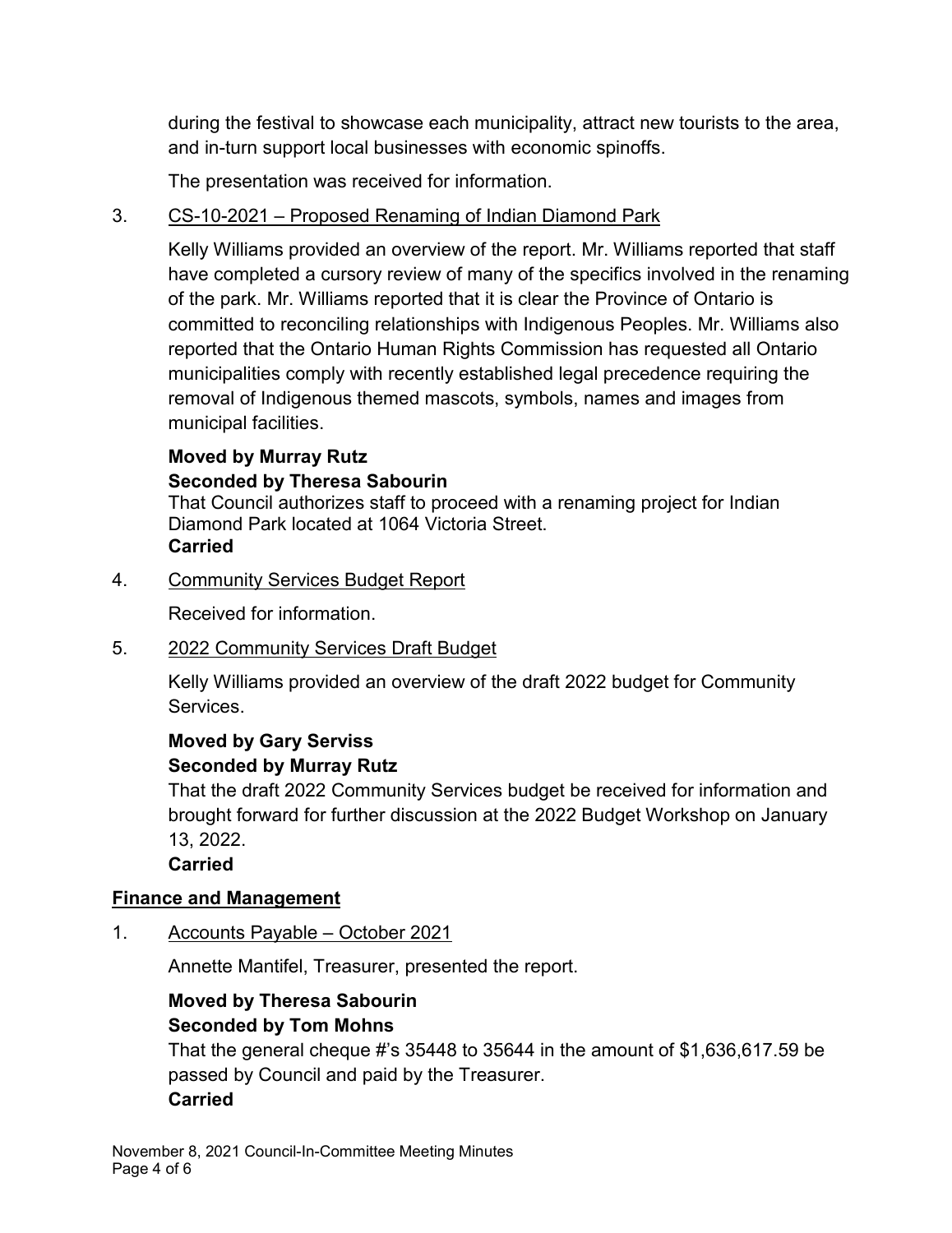## 2. ADMIN-24-2021 – Animal Control/By-law Enforcement Activity Report – October 2021

Dawn Recoskie, Deputy Clerk, provided an overview of the monthly report.

# **Moved by Gary Serviss Seconded by Murray Rutz**

That the Animal Control/By-law Enforcement monthly report for October be accepted as information.

### **Carried**

#### 3. ADMIN-25-2021 – Parking By-law Amendment

Dawn Recoskie provided an overview of the report. Ms. Recoskie reported that over the past several months Municipal Law Enforcement Officers have been on the receiving end of increased belligerence and hostility from the public.

## **Moved by Tom Mohns Seconded by Theresa Sabourin**

That Council amends Parking By-law 257/2003 as follows:

Add 6.1.1 "No persons shall willfully or maliciously hinder or interrupt or cause to be hindered or interrupted any employee or agent of the Town in the exercise of their powers or duties in accordance with this by-law."

And that a by-law be brought forward to the next meeting of Council to formalize this amendment.

#### **Carried**

- 4. Budget Reports (Administration, Animal Control/By-law Enforcement, and Council) Receive for information.
- 5. 2022 Administration Draft Budget

Annette Mantifel provided an overview of the draft 2022 budget for Administration.

#### **Moved by Gary Serviss Seconded by Theresa Sabourin**

That the draft 2022 Administration budget be received for information and brought forward for further discussion at the 2022 Budget Workshop on January 13, 2022. **Carried**

6. 2022 Animal Control/By-law Enforcement Draft Budget

Annette Mantifel provided an overview of the draft 2022 budget for Animal Control/By-law Enforcement.

# **Moved by Murray Rutz Seconded by Gary Serviss**

That the draft 2022 Animal Control/By-law Enforcement budget be received for information and brought forward for further discussion at the 2022 Budget Workshop on January 13, 2022.

## **Carried**